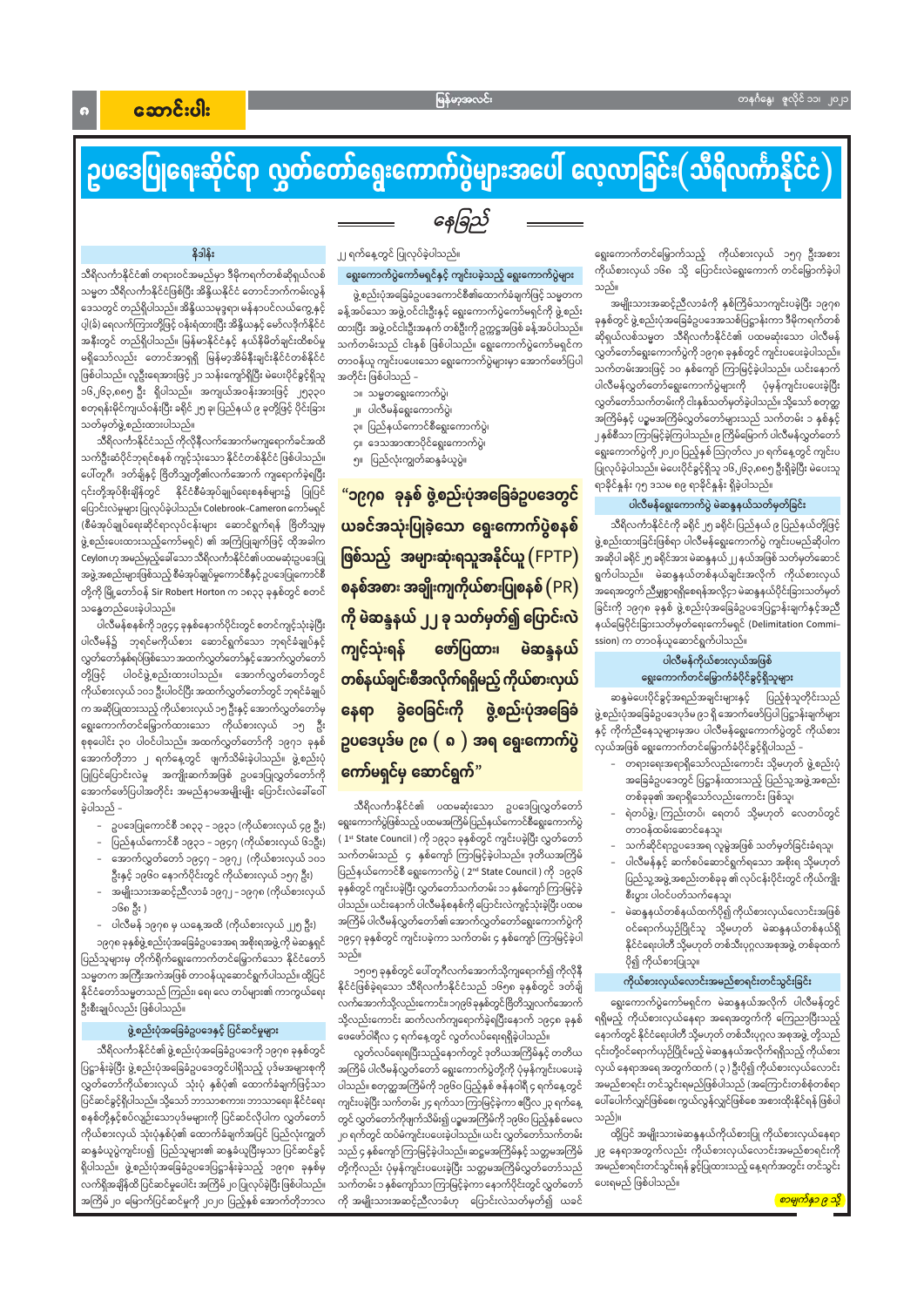#### ပြည်တွင်းသတင်း  $\mathbf{C}$

အညီ ဖွင့်လှစ်ရောင်းချခွင့်ပြုသွားမည်ဖြစ်

အချိန်အထိ ကိုဗစ်–၁၉ ရောဂါပိုး တွေ့ရှိသူ

၂၁ ဦးရှိပြီး ရောဂါပိုးကင်းစင်၍ ဆေးရုံမှ

ဆင်းခွင့်ရရှိသူ ငါးဦး၊ သေဆုံးသူ နှစ်ဦးနှင့်

ပြည်သူ့ဆေးရုံ သီးသန့်ဆောင်၌ ဆေးကုသမှု

ခံယူလျက်ရှိသူ ၁၄ ဦးရှိကြောင်း နမ္မတူမြို့နယ်

ပြည်သူ့ကျန်းမာရေးနှင့် ကုသရေးဦးစီးဌာနမှ

လူမော်(ပြန်/ဆက်)

နမ္မတူမြို့နယ်တွင် ဇွန် ၁၆ ရက်မှ ယခု

ကြောင်း သိရသည်။

#### မြန်မာ့အလင်း

#### တနင်္ဂနွေ၊ ဇူလိုင်ံ ၁၁၊ ၂၀၂၁

### ကျောက်ဆည်၌ ပန်းခင်းစီမံချက်အကြောင်း ဆွေးနွေးပွဲပြုလုပ်

ကျောက်ဆည် ဇူလိုင် ၁၀

မန္တလေးတိုင်းဒေသကြီး ကျောက်ဆည်ခရိုင် ပြန်ကြားရေးနှင့် ပြည်သူ့ ဆက်ဆံရေးဦးစီးဌာန လူထုအခြေပြု ဗဟိုဌာန၌ ပန်းခင်းစီမံချက် အကြောင်း အသိပညာပေးဆွေးနွေးပွဲ(Talk Show)ကို ဇူလိုင် ၈ ရက်က ပြုလုပ်ခဲ့ရာ ခရိုင်ပြန်ကြားရေးနှင့် ပြည်သူ့ဆက်ဆံရေးဦးစီးဌာနမှ ဦးစီးအရာရှိ ဒေါ်တင်တင်ထွေးက အသိပညာပေးဆွေးနွေးပွဲ ပြုလုပ် သည့် ရည်ရွယ်ချက်များကို ရှင်းလင်းပြောကြားသည်။

ထို့နောက် မြို့နယ် လူဝင်မှုကြီးကြပ်ရေးနှင့် ပြည်သူ့အင်အားဆိုင်ရာ ဦးစီးမျုးရုံးမှ ဦးစီးအရာရှိ ဦးသောင်းဒန်က ပန်းခင်းစီမံချက်ဖြင့် နိုင်ငံသားစိစစ်ရေးကတ်များနှင့် အိမ်ထောင်စုလူဦးရေစာရင်းများ ပြုလုပ်ပေးရာတွင် ပြည်သူများအား (၁)လက်ရှိဇာတိတွင် အမြဲနေထိုင်၍ အိမ်ထောင်စုလူဦးရေစာရင်းရှိပြီး ကိုင်ဆောင်လက်မှတ် မရှိသေးသူများ၊ (၂)လက်ရှိဇာတိဒေသတွင် အမြဲနေထိုင်၍ အိမ်ထောင်စုလူဦးရေစာရင်း မရှိ၊ ကိုင်ဆောင်လက်မှတ် မရှိသူများ၊ (၃)ရွှေ့ပြောင်းနေထိုင်သူများ အတွက် မူလဒေသတွင် အိမ်ထောင်စုလူဦးရေစာရင်း ရှိသော်လည်း လက်ရှိဒေသတွင် ကိုင်ဆောင်လက်မှတ် မရှိသူများနှင့် (၄)ရွှေ့ပြောင်း နေထိုင်သူများအတွက် မူလဒေသတွင် အိမ်ထောင်စုလူဦးရေစာရင်းနှင့် ကိုင်ဆောင်လက်မှတ် မရှိသေးသူများဟု အမျိုးအစား လေးမျိုးခွဲ၍ ဦးစားပေး ဆောင်ရွက်ပေးလျက်ရှိကြောင်း ရှင်းလင်းပြောကြားသည်။ ဆက်လက်၍ မြို့နယ် စီမံကိန်းရေးဆွဲရေးဦးစီးဌာနမှ ဦးစီးမျုး ဒေါ်ကျင်ကျင်ထွန်းက တိုင်းရင်းသားများအနေဖြင့် ပန်းခင်းစီမံချက်ဖြင့် အိမ်ထောင်စုလူဦးရေစာရင်းနှင့် နိုင်ငံသားစိစစ်ရေးကတ်များ ပြုလုပ် ရာတွင် အထောက်အထားပြည့်စုံမှုမရှိဘဲ အခက်အခဲများရှိခဲ့ပါက ကူညီ ဆောင်ရွက်ပေးနေမှုများကိုလည်းကောင်း၊ ခရိုင် ပြည်သူ့ကျန်းမာရေး ဦးစီးဌာနမှ အမျိုးသမီးကျန်းမာရေးဆရာမ ဒေါ်ကျင်တင်က ၎င်းတို့ဌာန အနေဖြင့် နိုင်ငံသားစိစစ်ရေးကတ်များပြုလုပ်ရန် သွေးအမျိုးအစား စစ်ဆေးခြင်းကို အခမဲ့ဖြစ်အောင် ဆောင်ရွက်ပေးနေမှုများကိုလည်း ကောင်း ရှင်းလင်းပြောကြားခဲ့သည်။ <mark>သက်မောင်(ကျောက်ဆည်</mark>)



## နမ္မတူမြို့နယ် မြို့မဈေးကြီးကို ဇူလိုင် ၁၁ ရက်မှစ၍ တစ်ပတ်ကြာ ပိတ်ထားမည်

နမ္မတူ ဇူလိုင် ၁၀

ရှမ်းပြည်နယ်(မြောက်ပိုင်း) ကျောက်မဲခရိုင် နမ္မတူမြို့နယ်တွင် ကိုဗစ်–၁၉ ရောဂါ ကာ ကွယ်ထိန်းချုပ်နိုင်ရေးအတွက် နမ္မတူမြို့နယ် မြို့မဈေးကြီးကို ဇူလိုင် ၁၁ ရက်မှ စတင်ကာ ဇူလိုင် ၁၇ ရက်အထိ တစ်ပတ်ကြာ ယာယီ ပိတ်ထားမည်ဖြစ်ကြောင်း သိရသည်။

မြို့နယ်အတွင်း ကိုဗစ်–၁၉ ရောဂါ ထိန်း ချုပ်ခြင်း၊ ကြိုတင်ကာကွယ်ခြင်းနှင့် ကုသ ခြင်းလုပ်ငန်းများကို ပိုမိုထိရောက်စွာ ဆောင် ရွက်နိုင်ရေးအတွက် မြို့မဈေး အကျိုးတော် ဆောင်အဖွဲ့၏ ဇူလိုင် ၈ ရက် အစည်းအဝေးမှ ဆုံးဖြတ်ချက်နှင့် မြို့နယ် ကိုဗစ်–၁၉ ရောဂါ ကာကွယ်ထိန်းချုပ်ရေးကော်မတီ၏ ဇူလိုင် ၉ ရက် အစည်းအဝေးမှ ဆုံးဖြတ်ချက်အရ မြို့မဈေးကို တစ်ပတ်ကြာ ယာယီပိတ်ထား ရန် စီစဉ်ခြင်းဖြစ်ကြောင်း၊ ဈေးအတွင်းသာ မက ဈေးအနီးရှိ ဈေးပတ်လမ်း၏ လက်ဝဲ လက်ယာတစ်လျှောက်နှင့် ဈေးအနီးရှိ ကိုယ် ပိုင်နေအိမ်များတွင် ဖွင့်လှစ်ထားသောဆိုင် များ၊ အိမ်များ၏ မျက်နှာစာရှေ့မှ ဆိုင်ခန်း များ၊ ပျံကျဈေးဆိုင်များ ဖွင့်လှစ်ခြင်း၊ ယာဉ်

တစ်မျိုးမျိုး အသုံးပြု၍ ရွေ့လျားစနစ်ဖြင့် ရောင်းချခြင်းများကိုလည်း လုံးဝ ခွင့်မပြု ကြောင်း မြို့နယ်စည်ပင်သာယာရေး ဦးစီး ဌာနမှ သိရသည်။

နမ္မတူမြို့မဈေးကို တစ်ပတ်ကြာ ယာယီ ပိတ်ထားသည့် အချိန်အတွင်း နမ္မတူမြို့ နယ် ပန်ဟိုက်ရပ်ကွက်(၆) ဘောလုံးကွင်းရှိ ယာယီပျံကျဈေးကိုမူ ကျန်းမာရေးနှင့် အား ကစားဝန်ကြီးဌာန၏ ကိုဗစ်–၁၉ ရောဂါ ကာ ကွယ်ထိန်းချုပ်ရေး လမ်းညွှန်ချက်များနှင့်



သိရသည်။

ဈေးဖွင့်သည့် ဇူလိုင် ၉ ရက်က နမ္မတူမြို့မဈေးကြီးအတွင်းမှ ဆိုင်ခန်းများ။

### ကိုဗစ်-၁၉ ရောဂါပိုးရှိ $\diagup$ မရှိကို စစ်ကိုင်းမြို့ သီတဂူအာယုဒါနဆေးရုံ၌ <code>Test Kit</code> ဖြင့် စစ်ဆေးပေး

သီလရှင် တစ်ပါးနှင့် လူပုဂ္ဂိုလ် စုစုပေါင်း ၁၄၄

ဦးတို့အား စစ်ဆေးပေးခဲ့ရာ သံဃာတော်နှင့် သီလရှင်များတွင် ကိုဗစ်–၁၉ ရောဂါပိုး တွေ့ရှိ

ခြင်းမရှိဘဲ လူပုဂ္ဂိုလ်များထဲတွင်မူ ရှစ်ဦးမှာ

ကိုဗစ်–၁၉ ရောဂါပိုး တွေ့ရှိခဲ့ကြောင်း သိရ

သည်။ အဆိုပါ ရောဂါပိုးတွေ့ရှိသူများအား

သက်ဆိုင်ရာဆေးရုံများတွင် သီးသန့်ထားရှိ

သည်။

စစ်ကိုင်း ဇူလိုင် ၁၀

စစ်ကိုင်းတောင်ရိုး သီတဂူ ကမ္ဘာ့ဗုဒ္ဓတက္ကသိုလ် ရှိ သံဃာတော်များနှင့် ဝန်ထမ်းများ၊ သီတဂူ အပြည်ပြည်ဆိုင်ရာ ဝိပဿနာတက္ကသိုလ်ရှိ ဝန်ထမ်းများနှင့် အာယုဒါနဆေးရုံ ဝန်ထမ်းများ တွင် ကိုဗစ်–၁၉ ရောဂါပိုး ရှိ/မရှိကို ကျန်းမာ ရေးဝန်ထမ်းများက Test Kit များဖြင့် ဇူလိုင် ၉ ရက် နံနက်ပိုင်းက စစ်ဆေးပေးခဲ့သည်။ ကျန်းမာရေးစစ်ဆေးပေးရာတွင် သီတဂူ

ကမ္ဘာ့ဗုဒ္ဓတက္ကသိုလ်ရှိ သံဃာတော် အပါး ၄၀၊

ကာ ဆေးကုသပေးသွားမည်ဖြစ်ကြောင်း သိရ သီတဂူ အာယုဒါနဆေးရုံ၌ ကိုဗစ်–၁၉

ခရိုင်(ပြန်/ဆက်)

စစ်ဆေးပေးရာသို့ စစ်ကိုင်းခရိုင် စီမံအုပ်ချုပ်

ရေးအဖွဲ့ဥက္ကဋ္ဌ ဦးဆန်းထွန်းစိန်၊ မြို့နယ် စီမံ

အုပ်ချုပ်ရေးအဖွဲ့ဥက္ကဋ္ဌ ဦးကျော်စွာမောင်စိုး

နှင့် အဖွဲ့ဝင်များ၊ နယ်မြေခံတပ်မဌာနချုပ်မှ

တာဝန်ရှိသူများက လာရောက်ကြည့်ရှု ကူညီ

ပေးခဲ့ပြီး ရောဂါပိုးတွေ့ ရှိသူများအား အားပေး

စကားများပြောကြား၍အသိပညာပေး ဆွေးနွေး မှုများလည်း ဆောင်ရွက်ပေးခဲ့ကြကြောင်း

#### ပြည်နယ်ကိုယ်စားပြု ကိုယ်စားလှယ် နေရာအရေအတွက် သတ်မှတ်ခြင်း

သိရသည်။

သီရိလင်္ကာနိုင်ငံကို ပြည်နယ် ၉ ပြည်နယ်ဖြင့် ဖွဲ့စည်းထားပြီး ပြည်နယ်တစ်ခုလျှင်ပြည်နယ်ကိုယ်စားပြုကိုယ်စားလှယ် ၄ ဦးနူန်းနှင့် ၃၆ ဦးကို ရွေးကောက်တင်မြှောက်ပါသည်။ ပြည်နယ်တစ်ပြည်နယ် ချင်းစီတွင် ပါဝင်သည့် မဲဆန္ဒနယ်များ၌ ကိုယ်စားလှယ်ခွဲဝေမှုကို Delimitation Commission က သတ်မှတ်ပေးပါသည်။ ပြည်နယ် ၉ ပြည်နယ်တွင် မဲဆန္ဒနယ် ၂၂ နယ် သတ်မှတ်ထားပြီး ကိုယ်စားလှယ် နေရာ တစ်နေရာရရှိသည့် မဲဆန္ဒနယ် ၉ နယ်၊ ကိုယ်စားလှယ်နေရာ နှစ်နေရာရရှိသည့် မဲဆန္ဒနယ် ၁၂ နယ်နှင့် ကိုယ်စားလှယ်နေရာ

လှယ် ၁၉၆ ဦးကို ပြည်နယ်ကိုယ်စားပြု ကိုယ်စားလှယ် ၃၆ ဦးနှင့် မဲဆန္ဒနယ်ကိုယ်စားပြု ကိုယ်စားလှယ် ၁၆၀ ဦးအဖြစ် ထပ်မံခွဲခြား သတ်မှတ်ထားပါသည်။



#### <mark>စာမျက်နှာ ၈ မှ</mark>

#### သီရိလင်္ကာနိုင်ငံတွင် လက်ရှိကျင့်သုံးလျက်ရှိသည့် ရွေးကောက်ပွဲစနစ်

၁၉၇၈ ခုနှစ် ဖွဲ့စည်းပုံအခြေခံဥပဒေတွင် ယခင်အသုံးပြုခဲ့သော ရွေးကောက်ပွဲစနစ်ဖြစ်သည့် အများဆုံးရသူအနိုင်ယူ (FPTP) စနစ်အစား အချိုးကျကိုယ်စားပြုစနစ် ( PR ) ကို မဲဆန္ဒနယ် ၂၂ ခု သတ်မှတ်၍ ပြောင်းလဲကျင့်သုံးရန် ဖော်ပြထားပါသည်။ မဲဆန္ဒနယ် တစ်နယ် ချင်းစီအလိုက်ရရှိမည့် ကိုယ်စားလှယ်နေရာ ခွဲဝေခြင်းကို ဖွဲ့ စည်းပုံအခြေခံဥပဒေပုဒ်မ ၉၈ ( ၈ ) အရ ရွေးကောက်ပွဲကော်မရှင်မှ ဆောင်ရွက်ပါသည်။

| ၁၉၇၈ ခုနှစ်နောက်ပိုင်း ဖွဲ့စည်းပုံအခြေခံဥပဒေပြင်ဆင်ချက်<br>အမျိုးမျိုးရှိခဲ့သော်လည်း လက်ရှိတွင် ကျင့်သုံးလျက်ရှိသည့်                                                            | မဲဆန္ဒနယ် ကိုယ်စားဖြူ ကိုယ်စားလှယ်<br>ပြည်နယ်ကိုယ်စားပြု ကိုယ်စားလှယ်<br>( 1름 8g )<br>(၁၆၀ ဦး) $-$                                 | သုံးနေရာရရှိသည့် မဲဆန္ဒနယ် ၁ နယ်ဟု ခွဲဝေသတ်မှတ်ထားပါ<br>သည်။ (ပုံ – ၂ )              |                                                                                                                                                     |                                          |
|---------------------------------------------------------------------------------------------------------------------------------------------------------------------------------|------------------------------------------------------------------------------------------------------------------------------------|--------------------------------------------------------------------------------------|-----------------------------------------------------------------------------------------------------------------------------------------------------|------------------------------------------|
| ရွေးကောက်ပွဲစနစ်အရ ပါလီမန်ကို ကိုယ်စားလှယ် ၂၂၅ ဦးဖြင့်<br>ဖွဲ့ စည်းထားပါသည်။ အဆိုပါ ကိုယ်စားလှယ် ၂၂၅ ဦးကို မဲဆန္ဒနယ်                                                            | ( ပုံ - ၁ ) သီရိလင်္ကာနိုင်ငံပါလီမန် ဖွဲ့စည်းမှု                                                                                   | ရရှိသည့်ကိုယ်စားလှယ်<br>အရေအတွက်                                                     | မဲဆန္ဒနယ်အမည်                                                                                                                                       |                                          |
| နှင့် ပြည်နယ်အပေါ် အခြေခံရွေးချယ်သည့် ကိုယ်စားလှယ် ၁၉၆ ဦး<br>နှင့် အမျိုးသားမဲဆန္ဒနယ်ကိုယ်စားပြု ကိုယ်စားလှယ် ၂၉ ဦးအဖြစ်<br>သတ်မှတ်ထားပါသည်။ မဲဆန္ဒနယ်နှင့် ပြည်နယ်အပေါ် အခြေခံ | မဲဆန္ဒနယ်တစ်နယ်အတွက် ကိုယ်စားလှယ်နေရာ<br>အရေအတွက် သတ်မှတ်ခြင်း                                                                     |                                                                                      | 1.Jaffna<br>5. Matara<br>6, Batticaloa<br>2. Gampaha<br>7. Trincomatee<br>3. Kalutara<br>8. Nuwara-Eliya<br>4. Galle<br>1.Puttalam<br>5. Monaragala | 9. Matale<br>9. Colombo                  |
| ရွေးချယ်သည့် ကိုယ်စားလှယ် ၁၉၆ ဦးကို မဲဆန္ဒနယ် ၂၂ နယ်မှ<br>လည်းကောင်း၊ အမျိုးသားမဲဆန္ဒနယ်ကိုယ်စားပြု ကိုယ်စားလှယ်                                                                | မဲဆန္ဒနယ်တစ်နယ်တွင်ရရှိမည့် ကိုယ်စားလှယ်နေရာ အရေ<br>အတွက် သတ်မှတ်ရာတွင် ပြည်နယ်ကိုယ်စားပြု ကိုယ်စားလှယ်                            | H H                                                                                  | 6. Badulla<br>2. Kurunegal:<br>7. Kegalle<br>3. Anuradhapur.<br>8. Rathnapura<br>4. Polonnaruv<br>1.Vanni                                           | 10. Hambantot<br>11. Ampara<br>12. Kandy |
| ၂၉ ဦးကို တစ်နိုင်ငံလုံးအား မဲဆန္ဒနယ်တစ်နယ်အဖြစ်သတ်မှတ်ပြီး<br>အမျိုးသားကိုယ်စားလှယ်စာရင်း (National List) အပေါ် အခြေခံ၍                                                         | အရေအတွက်နှင့် မဲဆန္ဒနယ်ကိုယ်စားပြု ကိုယ်စားလှယ် အရေအတွက်<br>တို့ကို ပေါင်းခြင်းဖြင့် ရရှိသည့်အရေအတွက်ကို သတ်မှတ်ပါသည်။             | A A A<br>( ပုံ - ၂ ) ကိုယ်စားလှယ်နေရာ ၃၆ နေရာကို မဲဆန္ဒနယ် ၂၂ ၌ ခွဲဝေသတ်မှတ်ပေးခြင်း |                                                                                                                                                     |                                          |
| လည်းကောင်း ရွေးကောက်တင်မြှောက်ပါသည်။<br>မဲဆန္ဒနယ်နှင့် ပြည်နယ်အပေါ်အခြေခံရွေးချယ်သည့် ကိုယ်စား                                                                                  | မဲဆန္ဒနယ်တစ်နယ်အတွက်ရရှိမည့်<br>ပြည်နယ်ကိုယ်စားပြု<br>မဲဆန္ဒနယ်ကိုယ်စားပြု<br>ကိုယ်စားလှယ်<br>ကိုယ်စားလှယ်အရေအတွက်<br>ကိုယ်စားလှယ် |                                                                                      |                                                                                                                                                     | (ဆက်လက်ဖော်ပြပါမည်)                      |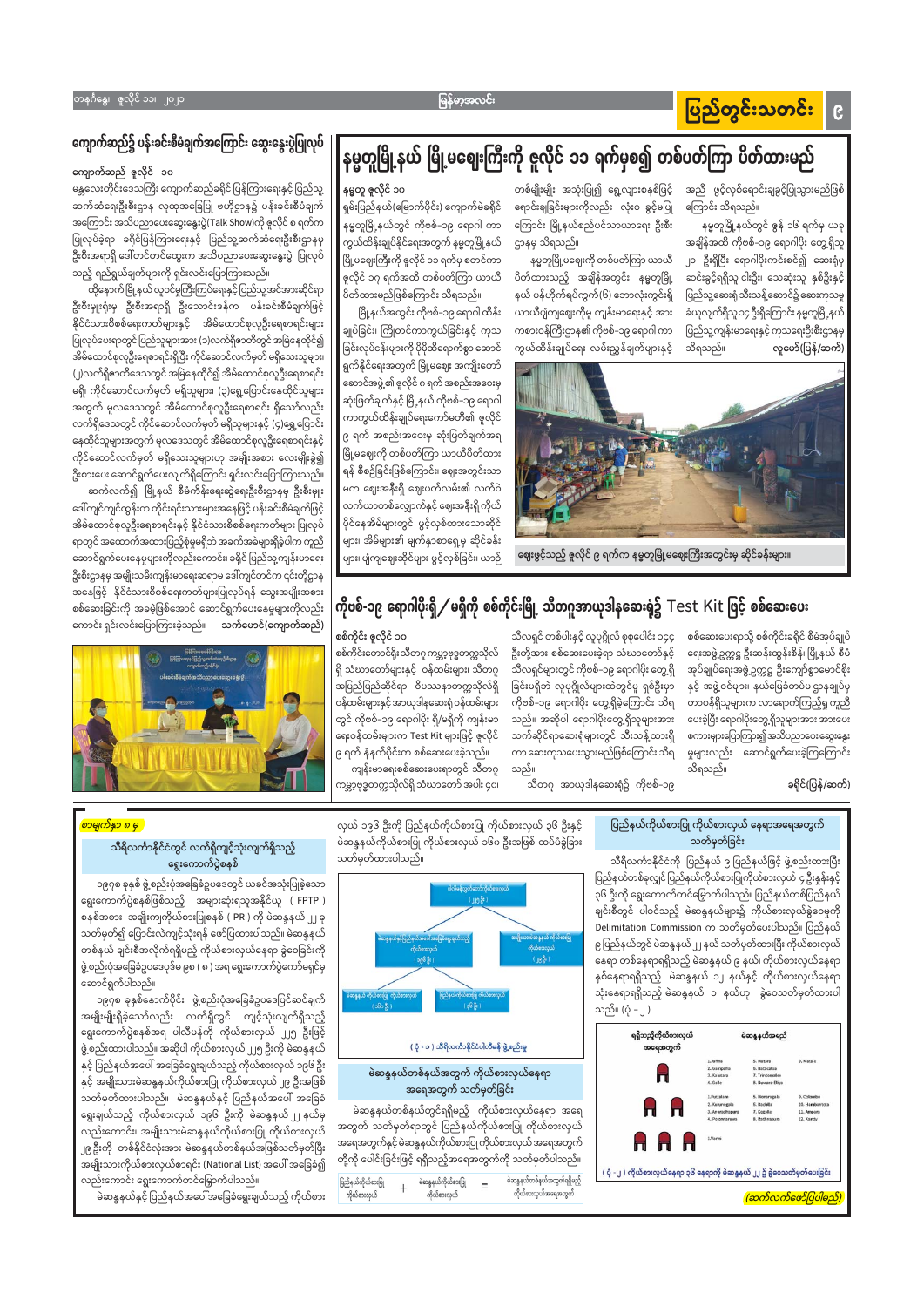$\bullet$ 

## ဥပဒေပြုရေးဆိုင်ရာ လွှတ်တော်ရွေးကောက်ပွဲများအပေါ် လေ့လာခြင်း $($ သိရိလင်္ကာနိုင်ငံ $)$

နေခြည်

#### <mark>ယမန်နေ့မှအဆက်</mark>

#### မဲဆန္ဒနယ်ကိုယ်စားပြု ကိုယ်စားလှယ် နေရာအရေအတွက် သတ်မှတ်ခြင်း

တစ်နိုင်ငံလုံးအတိုင်းအတာဖြင့် မဲဆန္ဒနယ် ကိုယ်စားပြု ကိုယ်စားလှယ်၁၆၀ဦးသတ်မှတ်ထားပါသည်။၎င်းမဲဆန္ဒနယ်ကိုယ်စားပြ ကိုယ်စားလှယ် ၁၆၀ ဦးကို မဲဆန္ဒနယ် တစ်နယ်ချင်းစီအလိုက် ရှိသည့် မဲဆန္ဒရှင်အရေအတွက်အပေါ်အခြေခံ၍ အဆင့်နှစ်ဆင့်ဖြင့် ရွေးကောက်ပွဲကော်မရှင်က ဥပဒေနှင့်အညီ တွက်ချက်သတ်မှတ်ပေး ခြင်း ဖြစ်ပါသည်။ ( ပုံ – ၃ )

ပထမအဆင့်တွင် တစ်နိုင်ငံလုံးရှိ မှတ်ပုံတင်ထားသည့် မဲဆန္ဒရှင် အရေအတွက်နှင့် ရွေးချယ်မည့်ကိုယ်စားလှယ်နေရာအရေအတွက် ကို အချိုးချခြင်းအားဖြင့် Q (Qualifying Number) တစ်ခုရရှိလာမည် ဖြစ်ပါသည်။

ဒုတိယအဆင့်တွင် မဲဆန္ဒနယ်တစ်နယ်ရှိ မှတ်ပုံတင်ထားသည့် မဲဆန္ဒရှင်အရေအတွက်နှင့် ပထမအဆင့်တွင် တွက်ချက်ရရှိသည့် Q (Qualifying Number) တို့ကို အချိုးချ တွက်ချက်ပါသည်။၊ ထိုသို့ တွက်ချက်ခြင်းဖြင့် ရရှိသည့်အရေအတွက်သည် ယင်းမဲဆန္ဒနယ် အတွက် ရရှိမည့် ကိုယ်စားပြုကိုယ်စားလှယ်နေရာ အရေအတွက် ဖြစ်ပါသည်။



ယင်းနောက် မိမိရွေးချယ်ဆန္ဒပြုလိုက်သော နိုင်ငံရေးပါတီ သို့မဟုတ် တစ်သီးပုဂ္ဂလအစုအဖွဲ့၏ ကိုယ်စားပြုကိုယ်စားလှယ်လောင်းများအနက် (၃) ဦးကို ဦးစားပေး ၁၊၂ နှင့် ၃ ဟူ၍ ရွေးချယ်ဆန္ဒပြုပေးရမည် ဖြစ်ပါသည်။

#### ကိုယ်စားလှယ်နေရာ အချိုးကျခွဲဝေသတ်မှတ်ခြင်း

မဲဆန္ဒနယ်တစ်နယ်ချင်းစီတွင် ဥပဒေနှင့်အညီ တွက်ချက်၍ရရှိလာ သည့် မဲဆန္ဒနယ်အပေါ် အခြေခံရွေးချယ်သည့် ကိုယ်စားလှယ်နေရာများ နှင့် အမျိုးသားကိုယ်စားလှယ်စာရင်း ( National List ) အပေါ် အခြေခံ ရွေးချယ်သည့် ကိုယ်စားလှယ်နေရာများကို အချိုးကျကိုယ်စားပြုစနစ် အသုံးပြု၍ နိုင်ငံရေးပါတီ သို့မဟုတ် တစ်သီးပုဂ္ဂလအစုအဖွဲ့များသို့ ခွဲဝေသတ်မှတ်ပေးခြင်း ဖြစ်ပါသည်။

#### မဲဆန္ဒနယ်နှင့်ပြည်နယ်ကိုယ်စားပြု ကိုယ်စားလှယ်နေရာ

နိုင်ငံရေးပါတီ သို့မဟုတ် တစ်သီးပုဂ္ဂလအစုအဖွဲ့အနေဖြင့် ဝင်ရောက် ယှဉ်ပြိုင်သည့် မဲဆန္ဒနယ်တွင် ဆန္ဒမဲရရှိမှုအနည်းဆုံး ၅ ရာခိုင်နှုန်း ပြည့်မီမှသာ ကိုယ်စားလှယ်နေရာ ရရှိခွင့်ရှိပါသည်။ ဆန္ဒမဲအများဆုံး ရရှိသည့် နိုင်ငံရေးပါတီ သို့မဟုတ် တစ်သီးပုဂ္ဂလအစုအဖွဲ့သည် အပို ဆောင်းကိုယ်စားလှယ်နေရာ ( Bonus Seat ) တစ်နေရာ ရရှိမည်ဖြစ်ပါ သည်။ နိုင်ငံရေးပါတီ သို့မဟုတ် တစ်သီးပုဂ္ဂလအစုအဖွဲ့တို့ ရရှိနိုင်မည့် မဲဆန္ဒနယ်နှင့်ပြည်နယ်အပေါ် အခြေခံရွေးချယ်သည့် ကိုယ်စားလှယ် နေရာအရေအတွက်ကိုလည်း အဆင့် ၂ ဆင့်ဖြင့် တွက်ချက်ရပါ သည်။ (ပုံ – ၄)

ပထမအဆင့်တွင် မဲဆန္ဒနယ်တစ်နယ်၌ ဆန္ဒမဲရရှိမှု ၅ ရာခိုင်နူန်းနှင့် အထက်ရှိသော နိုင်ငံရေးပါတီ သို့မဟုတ် တစ်သီးပုဂ္ဂလအစုအဖွဲ့တို့၏ ဆန္ဒမဲစုစုပေါင်းကို ယင်းမဲဆန္ဒနယ်တွင် ရွေးကောက်တင်မြှောက်ခွင့် ရှိသည့် ကိုယ်စားလှယ်နေရာမှ Bonus Seat တစ်နေရာချန်လှပ်၍ ကျန်ရှိသောကိုယ်စားလှယ်နေရာနှင့် အချိုးချလိုက်ပါက R ( Resulting Number) ရရှိမည် ဖြစ်ပါသည်။ ချန်လုပ်ထားသည့် Bonus Seat တစ်နေရာသည် ဆန္ဒမဲအများဆုံးရရှိသည့် နိုင်ငံရေးပါတီ သို့မဟုတ် တစ်သီးပုဂ္ဂလအစုအဖွဲ့ အားပေးရန် ဖြစ်ပါသည်။

ဒုတိယအဆင့်တွင် နိုင်ငံရေးပါတီ သို့မဟုတ် တစ်သီးပုဂ္ဂလအစုအဖွဲ့ ရရှိသည့် ဆန္ဒမဲအရေအတွက်ကို R ( Resulting Number ) နှင့် အချိုးချခြင်းအားဖြင့် ယင်းနိုင်ငံရေးပါတီ သို့မဟုတ် တစ်သီးပုဂ္ဂလ အစုအဖွဲ့ ကိုယ်စားပြုခွင့်ရမည့် မဲဆန္ဒနယ်နှင့်ပြည်နယ်အပေါ် အခြေခံ ရွေးချယ်သည့် ကိုယ်စားလှယ်နေရာအရေအတွက်ကို ရရှိမည်ဖြစ်ပါ သည်။

နိုင်ငံရေးပါတီ သို့မဟုတ် တစ်သီးပုဂ္ဂလအစုအဖွဲ့ တစ်ခုချင်းအနေ ဖြင့်မဲဆန္ဒနယ်နှင့် ပြည်နယ်အပေါ်အခြေခံသည့်ကိုယ်စားလှယ်ရွေးကောက် တင်မြှောက်ရာတွင် မဲဆန္ဒနယ်တစ်နယ်ချင်းစီ၌ ၎င်းတို့ တင်သွင်းထား သည့် ကိုယ်စားလှယ်လောင်းများအနက် ဆန္ဒမဲအများဆုံးရရှိသူများကို ဦးစားပေးအဆင့်အလိုက် ရွေးချယ်၍ မဲဆန္ဒနယ်တစ်နယ်ချင်းစီ တွင် ၎င်းတို့အနိုင်ရရှိသည့် ကိုယ်စားလှယ်နေရာအရေအတွက်အတိုင်း ရွေးကောက်တင်မြှောက်ခြင်း ဖြစ်ပါသည်။

| ပြည်နယ်ကိုယ်စာပြု<br>မဲဆန္ဒနယ်တစ်နယ်အတွက်ရရှိမည့်<br>မဲဆန္ဒနယ်ကိုယ်စားပြု |                                                                                                                                                                                | ခါကလောင်းကို ၂၀၂၀ ပြည့်နှစ် ဩဂုတ်ငေ နဲ ၂ ရက်နေ့တွင                                                                               |
|---------------------------------------------------------------------------|--------------------------------------------------------------------------------------------------------------------------------------------------------------------------------|----------------------------------------------------------------------------------------------------------------------------------|
| ကိုယ်စားလှယ်အရေအတွက်                                                      | Colombo မဲဆန္ဒနယ်ရရှိသည့်ကိုယ်စားလှယ်နေရာ<br>၁၉ နေရာ<br>Colombo မဲဆန္ဒနယ်၌ ရရှိသည့် ခိုင်လုံဆန္ဒမဲအရေအတွက် =<br>၁,၁၈၂,၇၇၆                                                      | ကျင်းပခဲ့ပါသည်။ ဆန္ဒမဲပေးပိုင်ခွင့်ရှိသူ ၁၆,၂၆၃,၈၈၅ ဦးရှိခဲ့ပြီး                                                                 |
| Colombo မဲဆန္ဒနယ်အတွက်လို့မည့် ကိုယ်စားလှယ်အရေအတွက် = ၁၇ +၂ = ၁၉ နေရာ     | * ဝင်ရောက်ယှဉ်ဖြိုင်သည့် ပါတီ သို့မဟုတ် တစ်သီးပုဂ္ဂလအစုအဖွဲ့ ၄၂ ခုအနက် ၅ ရာနိုင်နွန်းပြည့်မီသည့် ပါတီ ၃ ပါတီသာ<br>Bulazalo                                                     | ၎င်းတို့အနက် ၃၁ ဒသမ ၉၅ ရာခိုင်နူန်းမှာ လူငယ်မဲဆန္ဒရှင်များ                                                                       |
| အမျိုးသားမဲဆန္ဒနယ်ကိုယ်စားပြု ကိုယ်စားလှယ်                                | ၆၇၄,၆၀၃ ( ၅၇ ရာ၆ိုင်နှန်း )<br>SLPP ပါတီဂရှိသည့် ဆန္ဒမဲ<br>၃၈၇,၁၄၅ ( ၃၃ ရာနိုင်န္နန်း )<br>SJB ပါတီဂရှိသည့် ဆန္ဒမဲ                                                             | ဖြစ်ကြပါသည်။<br>People's Freedom Alliance Coalition ပါတီသည် သောင်ပြို                                                            |
| အမျိုးသားမဲဆန္ဒနယ်ကိုယ်စားပြု ကိုယ်စားလှယ်နေရာ ၂၉                         | JJB ပါတီရရှိသည့် ဆန္ဒမဲ<br>၆၇,၆၀၀ ( ၆ ရာခိုင်နှန်း )                                                                                                                           | ကမ်းပြိုအနိုင်ရလဒ်အဖြစ် ကိုယ်စားလှယ်နေရာ ၁၄၅ နေရာအနိုင်ရရှိ                                                                      |
| နရာ သတ်မှတ်ထားပါသည်။ အမျိုးသားမဲဆန္ဒနယ်ကိုယ်စားပြု                        | ပထမအဆင့်                                                                                                                                                                       | ခဲ့ပြီး Samagi Jana Balawegaya က ၄၅ နေရာ၊ Tamil National                                                                         |
| ဂိုယ်စားလှယ်နေရာ တွက်ချက်ရာတွင် နိုင်ငံရေးပါတီ သို့မဟုတ်                  | ၅ ရာခိုင်စွန်းနှင့်အထက် ဆန္ဒမဲရရှိမှု စုစုပေါင်း                                                                                                                               | Alliance က ၁၀ နေရာနှင့် National People's Power က ၃ နေရာ                                                                         |
| ကစ်သီး ပုဂ္ဂလအစုအဖွဲ့ များအလိုက် တစ်နိုင်ငံလုံးအတိုင်းအတာဖြင့်            | Colombo မဲဆန္ဒနယ်ရရှိသည့်ကိုယ်စားလှယ်နေရာ - Bonus Seat<br>[ Resulting Number]<br>obeserce<br>GUYSJ                                                                             | အနိုင်ရရှိခဲ့ပါသည်။ အဓိကအတိုက်အခံပါတီဖြစ်သော United Nati–                                                                        |
| ရှိလာသော ဆန္ဒမဲအရေအတွက်ပေါ်မူတည်၍ ဆောင်ရွက်ခြင်း                          |                                                                                                                                                                                | onal Party သည် ပါတီတွင်း ခေါင်းဆောင်းပိုင်း အကွဲအပြဲဇာတ်လမ်း                                                                     |
| နစ်ပါသည်။ ရွေးကောက်ပွဲကော်မရှင်သည် မဲဆန္ဒနယ်အပေါ်အခြေခံ                   | ဒုတိယအဆင့်<br>ပါတီရရှိသည့်<br>ကိုယ်စားလှယ်နေရာ<br>SLPP ပါတီရရှိသည့် ဆန္ဒမဲ                                                                                                     | များပေါ်ပေါက်ခဲ့ပြီး သမိုင်းတစ်လျှောက် အဆိုးရွားဆုံးရလဒ်အဖြစ်                                                                    |
| ရွးချယ်သည့် ကိုယ်စားလှယ်နေရာ ၁၉၆ နေရာ၏ မဲရလဒ်များ                         | GUYSJ                                                                                                                                                                          | ကိုယ်စားလှယ်နေရာ တစ်နေရာသာ အနိုင်ရရှိခဲ့ကာ စတုတ္ထနေရာတွင်                                                                        |
| ဝုတ်ပြန်ကြေညာပြီးနောက်အမျိုးသားမဲဆန္ဒနယ်ကိုယ်စားပြု ကိုယ်စား              | 626.605<br>$\begin{array}{lll} \text{space} & \text{if} & \text{if} & \text{if} & \text{if} \\ \text{if} & \text{if} & \text{if} & \text{if} & \text{if} \end{array}$<br>6.991 | ရပ်တည်ခဲ့ပါသည်။                                                                                                                  |
| ပုယ်နေရာများကို ရွေးချယ်ပေးခြင်း ဖြစ်ပါသည်။                               | 'ဆရမဲအမူတဆုံးရရှိသည့် SLPP သည် Bonus Seat တစ်နေရာ ရရှိမည်ဖြစ်ပါသည်။                                                                                                            | နိုင်ငံတွင်း ကိုဗစ် – ၁၉ ဖြစ်ပွားမှုမြင့်တက်ခဲ့သည့်အတွက်                                                                         |
| ဆန္ဒမဲပေးခြင်း                                                            | Colombo မဲဆန္ခနယ်တွင် SLPP ပါတီရရှိမည့် ကိုယ်စားလှယ်အရေအတွက် = ၁၁ + ၁ = ၁၂ နေရာ                                                                                                | ရွေးကောက်ပွဲကို အနည်းဆုံး ၂ကြိမ် ရွှေ့ဆိုင်းခဲ့ရပြီး ၂၀၂၀ ပြည့်နှစ်<br>ဩဂုတ်လ ၅ ရက်နေ့တွင် အောင်မြင်စွာကျင်းပနိုင်ခဲ့ပါသည်။ သီရိ |
| မဲဆန္ဒရှင်သည် မိမိဆန္ဒမဲပေးလိုသည့် နိုင်ငံရေးပါတီတစ်ခု သို့မဟုတ်          |                                                                                                                                                                                | လင်္ကာနိုင်ငံသမိုင်းတွင် ယင်းရွေးကောက်ပွဲသည် ကပ်ရောဂါပြန့်ပွား                                                                   |
| ကစ်သီးပုဂ္ဂလ အစုအဖွဲ့ တစ်ခုကို ဦးစွာဆန္ဒပြုရွေးချယ်ပေးရပါမည်။             | ( ပုံ - ၄ ) မဲဆန္ဒနယ်ကိုယ်စားပြု ကိုယ်စားလှယ်နေရာ တွက်ချက်ခြင်း                                                                                                                | နေချိန်၌ ကျင်းပသည့်<br><mark>စာမျက်နှာ ၉ သို့</mark>                                                                             |

ာ နိုင်ငံရေးပါတီ သို့မဟုတ် တစ်သီးပုဂ္ဂလအစုအဖွဲ့ တစ်ခုချင်းအနေဖြင့် မဲဆန္ဒနယ်နှင့် ပြည်နယ် အပေါ် အခြေခံသည့် ကိုယ်စားလှယ်ရွေးကောက် တင်မြှောက်ရာတွင် မဲဆန္ဒနယ်တစ်နယ်ချင်းစိ၌ ၎င်းတို့ တင်သွင်းထားသည့် ကိုယ်စားလှယ်လောင်း များအနက် ဆန္ဒမဲအများဆုံး ရရှိသူများကို ဦးစားပေးအဆင့်အလိုက် ရွေးချယ်၍ မဲဆန္ဒနယ် တစ်နယ်ချင်းစီတွင် ၎င်းတို့ အနိုင်ရရှိသည့် အရေအတွက်အတိုင်း ကိုယ်စားလှယ်နေရာ ရွေးကောက်တင်မြှောက်

#### အမျိုးသားမဲဆန္ဒနယ်ကိုယ်စားပြု ကိုယ်စားလှယ်နေရာ

အမျိုးသားကိုယ်စားလှယ်စာရင်း (National List) အပေါ် အခြေခံ ရွေးချယ်သည့် အမျိုးသားမဲဆန္ဒနယ်ကိုယ်စားပြုကိုယ်စားလှယ် ၂၉ နေရာ ကိုခွဲဝေသတ်မှတ်ရာတွင် စုစုပေါင်း ခိုင်လုံမဲအရေအတွက်နှင့် ပါတီတစ်ပါတီချင်း သို့မဟုတ် တစ်သီးပုဂ္ဂလအစုအဖွဲ့ တစ်ခုချင်း အလိုက် ရရှိသည့် ဆန္ဒမဲအရေအတွက်တို့ကို တင်မြှောက်မည့်ကိုယ်စာ<mark>း</mark> လှယ် အရေအတွက်နှင့် အချိုးချခြင်းနည်းဖြင့် ခွဲဝေသတ်မှတ်ပေး ပါသည်။ (ပုံ – ၅)

၎င်းတို့ တင်သွင်းထားသည့် အမျိုးသားမဲဆန္ဒနယ်ကိုယ်စားပြု ကိုယ်စားလှယ်လောင်းစာရင်းအနက်မှ ရွေးချယ်နိုင်သကဲ့သို့ မဲဆန္ဒနယ် အပေါ် အခြေခံရွေးချယ်သည့် ကိုယ်စားလှယ်လောင်းစာရင်းမှ ရွေးကောက်တင်မြှောက်ခံထားရခြင်း မရှိသေးသူများကိုလည်း ရွေးချယ်နိုင်ပါသည်။



#### ၂၀၂၀ သီရိလင်္ကာ ပါလီမန်ရွေးကောက်ပွဲ

သီရိလင်္ကာနိုင်ငံ၏ ၉ ကြိမ်မြောက် ပါလီမန်လွှတ်တော်သို့ ကိုယ်စားလှယ် ၂၂၅ ဦးအား ရွေးကောက်တင်မြှောက်မည့် ပါလီမန်